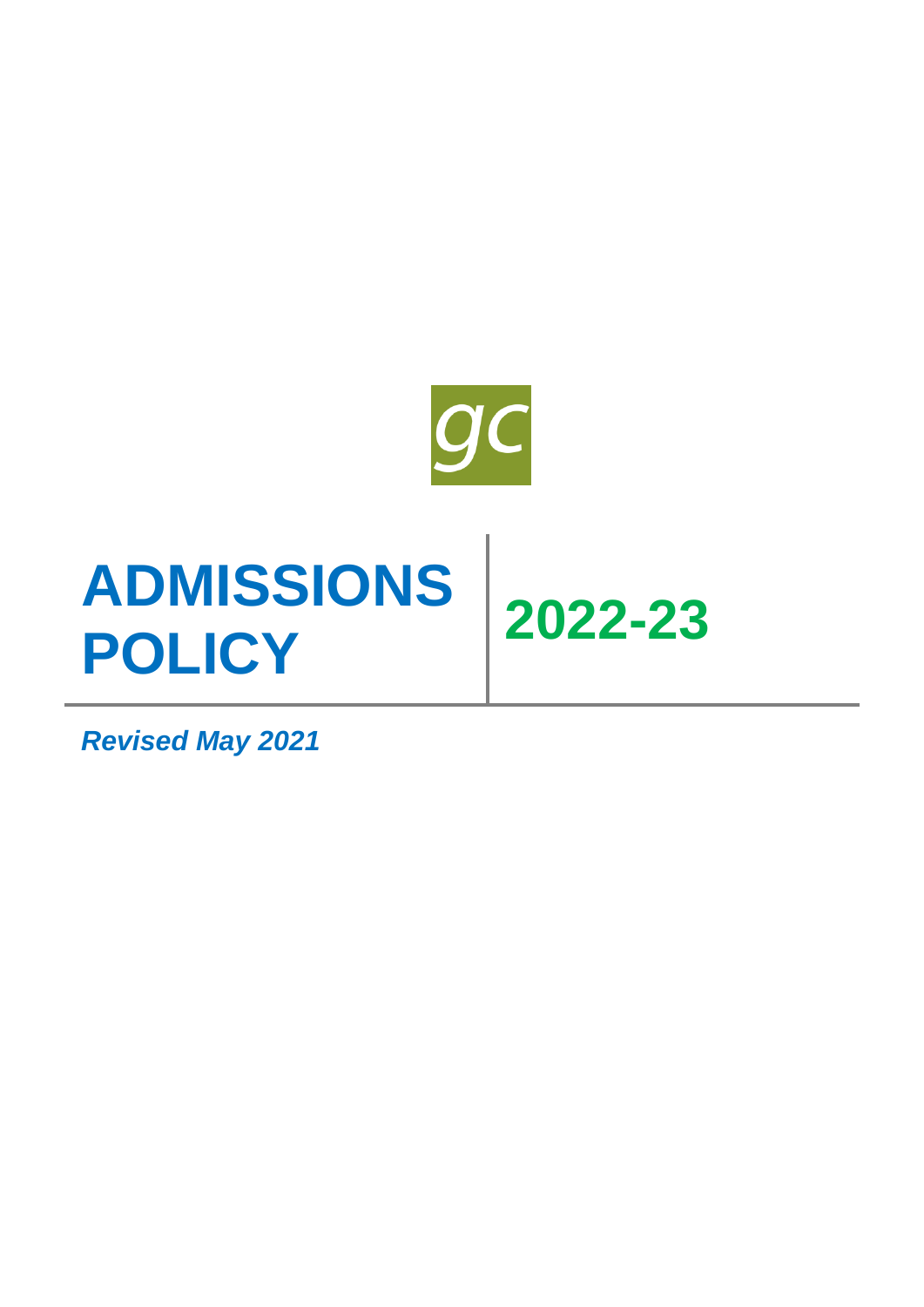# **GREENHEAD COLLEGE - ADMISSIONS POLICY 2022-23**

The College will be offering a curriculum which concentrates on delivering A Level (or equivalent) qualifications to students aged 16-19. Governors have agreed the following admissions policy for entry in August/September 2022, for which the Enrolment Days will be Tuesday, 30 August 2022 and up to and including Friday, 2 September 2022. Any changes to these dates will be communicated to students and parents/carers in advance.

The closing date for applications will be Friday, 11 February 2022.

The College expects that the demand for places in September 2022 will exceed capacity.

## 1. **Applicants from 11-16 partner schools**

| <b>All Saints</b>   | Honley      |
|---------------------|-------------|
| <b>Colne Valley</b> | King James' |
| <b>Holmfirth</b>    | Moor End    |
|                     | Netherhall  |

Newsome s **College Market North Huddersfield Trust** Royds Hall Netherhall Salendine Nook

- a) Applicants from the schools listed above will have priority.
- b) Any potential cancellation of GCSE exams in summer 2022 due to COVID-19 will not affect an applicant's place, providing they meet the entry requirements as outlined in points d) and e).
- c) In the potential absence of GCSE exams in summer 2022, applicants will not be required to achieve any further entry requirements (such as sitting entrance tests) to secure their place, other than the ones specified in points d) and e).
- d) In order to access a course at the College, applicants will be required to achieve a minimum of grade 4 in GCSE English Language and GCSE Mathematics, and a minimum of grade 6 in three GCSE subjects. (This may include English Language and Maths.)
- e) Applicants will be required to achieve specific entry requirements for the individual subjects offered by the College.
- f) An applicant who does not meet the College's entry requirements should complete the 'late consideration form' in the first instance (available on the College's website from GCSE results day). If the College is unable to offer them a place for 2022-23, they may ask to defer their place to 2023-24 and seek to meet the College's entry requirements by taking GCSE exams the following summer. They would be guaranteed a place for 2023- 24 providing i) they formally asked the College to defer their entry to the following year and ii) they met the College's entry requirements from obtaining improved performance in their GCSE exams.
- g) The College will review these entry requirements should the need arise in order to make adjustments to the number of places available to students for 2022-23.
- h) The College will also review its entry requirements on an annual basis alongside its Admissions Policy.

Note i) English Literature counts as a separate GCSE but is not a substitute for achieving a minimum of grade 4 in GCSE English Language.

Note ii) the specific entry requirements for individual subjects are listed on the College's website and in its prospectus.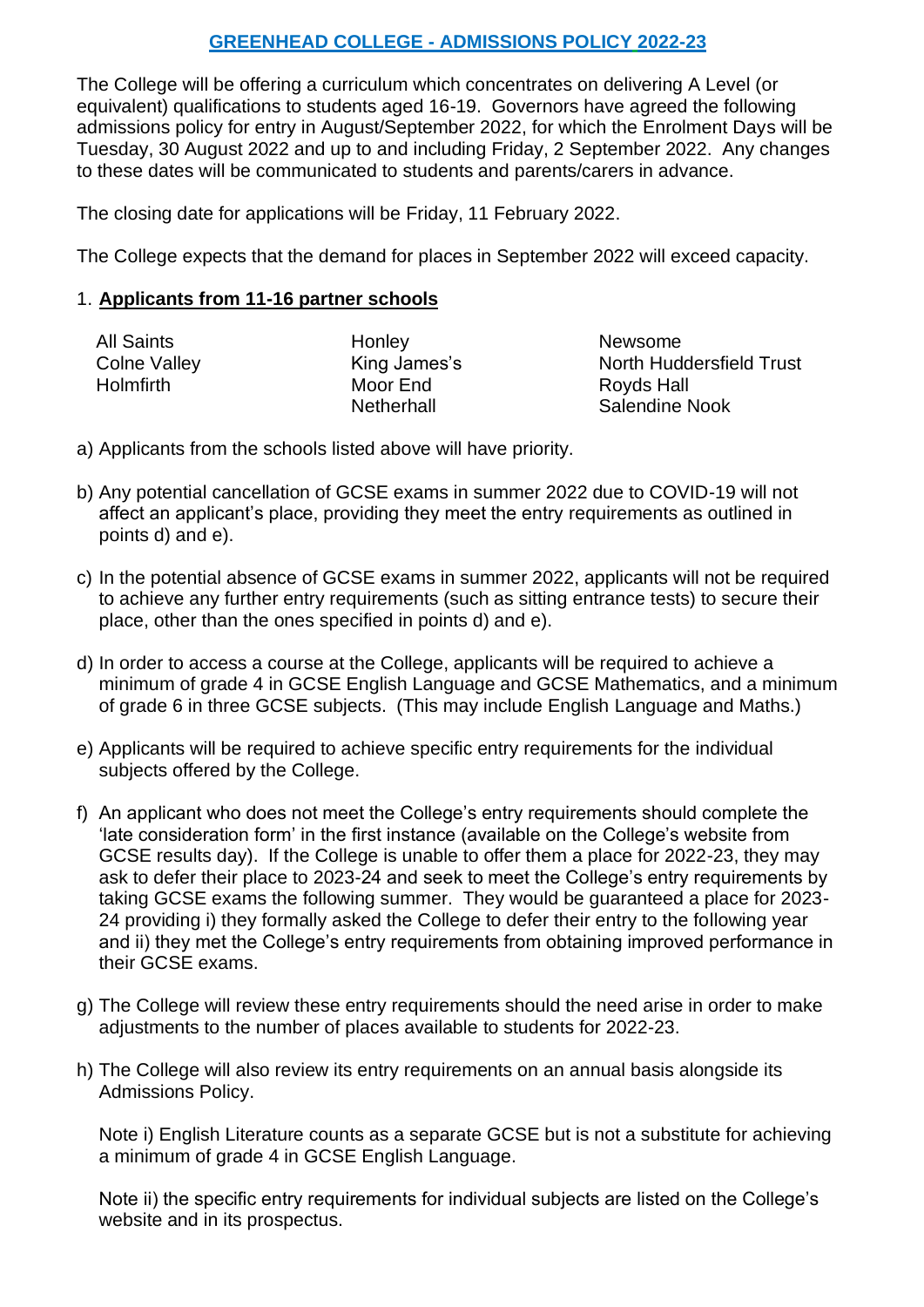Note iii) GCSE equivalents, such as BTEC or Cambridge Technical subjects, are accepted as valid entry onto the equivalent courses listed on the College's website and its prospectus. They are not a substitute for an applicant achieving the general requirements listed in 1d), above.

## 2. **Applicants from all other schools**

- a) Offers of places will be made on the basis of mock, current achievement or attainment grades and/or actual GCSE results presented at the interview and the availability of places remaining on courses.
- b) There will be no geographical priority.
- c) Once an offer is made to undertake a course of A Levels, an applicant must achieve the same minimum requirement stipulated for a partner school student (see section 1, points b-h, above).

# 3. **All applicants**

- a) Students accepted for entry in August/September 2022 will receive offers of places by letter by Tuesday, 3 May 2022 in all cases.
- b) Any responses to a rejection should be made in writing to the Deputy Principal within five working days of the date of the rejection letter. The response of the Deputy Principal will be conveyed in writing by Tuesday, 17 May 2022.

## 4. **Admissions interviews**

Due to the potential continuation of the COVID-19 pandemic, the College may be unable to undertake face-to-face interviews with applicants either in partner schools or directly on site. As interviews will be carried out on a one-to-one basis between a designated member of College staff and the applicant, for safeguarding purposes the College reserves the right to record the interview.

Interviews will be carried out using MS Teams or a similar video link. In such circumstances, the applicant will be advised before the interview that it is being recorded. All interview recordings will be deleted after 20 days unless they are required for a specific purpose, in which case the applicant will be advised. In exceptional circumstances and by arrangement, the applicant (with or without parents/carers) may view the recording of their interview in College but will not be permitted to retain a copy.

#### 5. **Looked after children**

Applications from looked after children who would normally attend a partner school but currently attend a Non-Partner School for reasons outside of their control will be treated as applicants from Partner Schools.

#### 6. **Applicants with disabilities or learning difficulties**

The College welcomes all students who achieve the entry requirements. Where applicants have a disability or learning difficulty we will endeavour to ensure that there is continuity of support and that they have equal access to the opportunities and experiences offered. This policy has been framed in compliance with the College's Equality and Diversity Policy. More detailed information can be found in the College's Equality and Diversity Policy, SEND Policy and SEND Information Report, which can be viewed on the College website [\(greenhead.ac.uk.](http://www.greenhead.ac.uk/)) Copies are also available from the College on request.